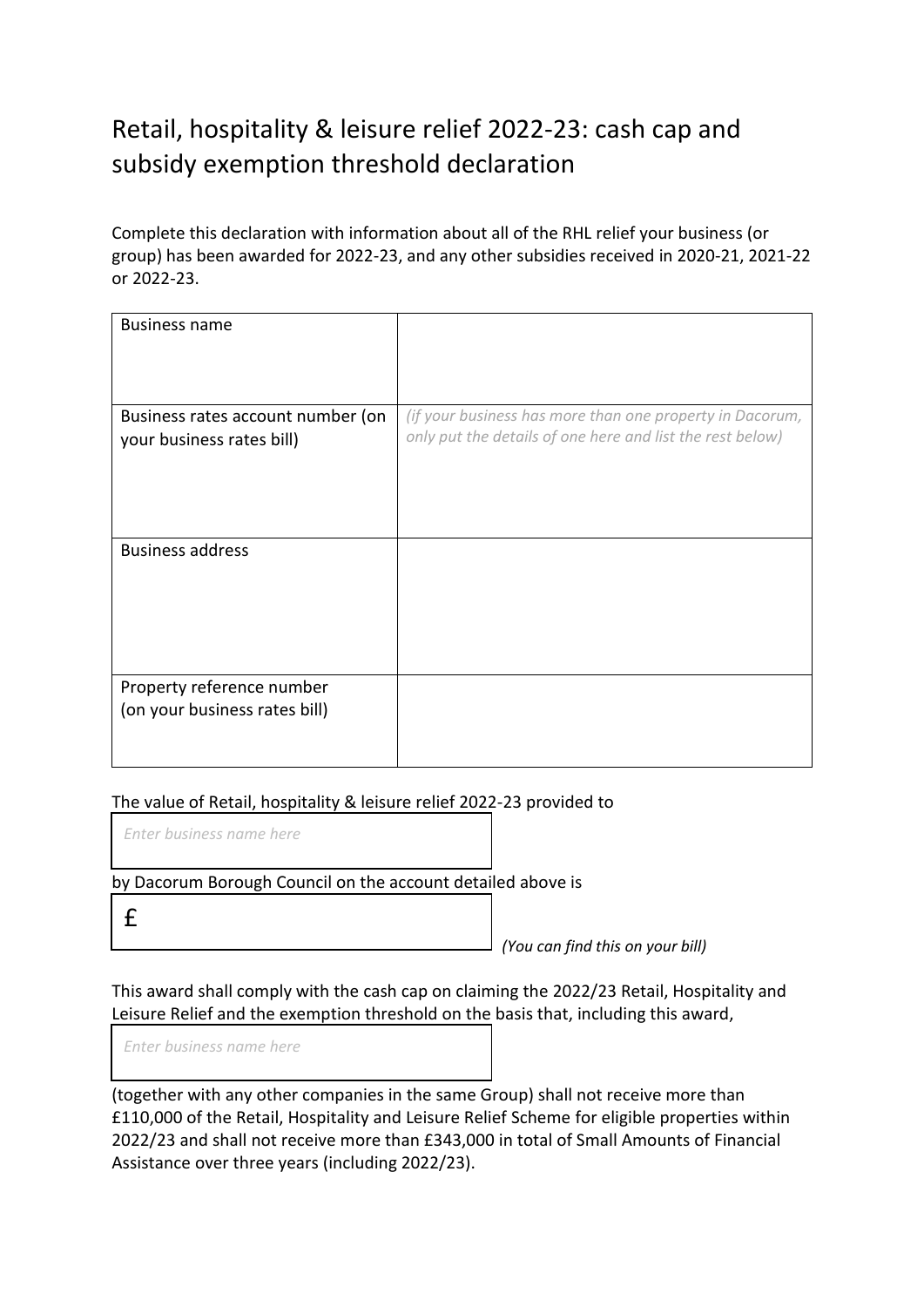Guidance on the cash cap and Small Amounts of Financial Assistance limit can be found at: [https://www.gov.uk/government/publications/business-rates-guidance-202223-retail](https://www.gov.uk/government/publications/business-rates-guidance-202223-retail-hospitality-and-leisure-relief-scheme)[hospitality-and-leisure-relief-scheme](https://www.gov.uk/government/publications/business-rates-guidance-202223-retail-hospitality-and-leisure-relief-scheme)

List of RHL Relief in 2022/23.

| <b>Value of RHL</b><br><b>Relief</b> | <b>Property</b><br>Reference No. | Local authority providing<br>subsidy |
|--------------------------------------|----------------------------------|--------------------------------------|
| £                                    |                                  |                                      |
| f                                    |                                  |                                      |
| f                                    |                                  |                                      |
| £                                    |                                  |                                      |
| f                                    |                                  |                                      |
| f                                    |                                  |                                      |

List of other subsidies (excluding RHL relief for 2022/23)

| Value of other<br>subsidies (2020/21<br>to 2022/23) | <b>Property</b><br>Reference No. | Local authority providing<br>subsidy |
|-----------------------------------------------------|----------------------------------|--------------------------------------|
| £                                                   |                                  |                                      |
| f                                                   |                                  |                                      |
| £                                                   |                                  |                                      |
| £                                                   |                                  |                                      |
| f                                                   |                                  |                                      |
| f                                                   |                                  |                                      |
|                                                     |                                  |                                      |